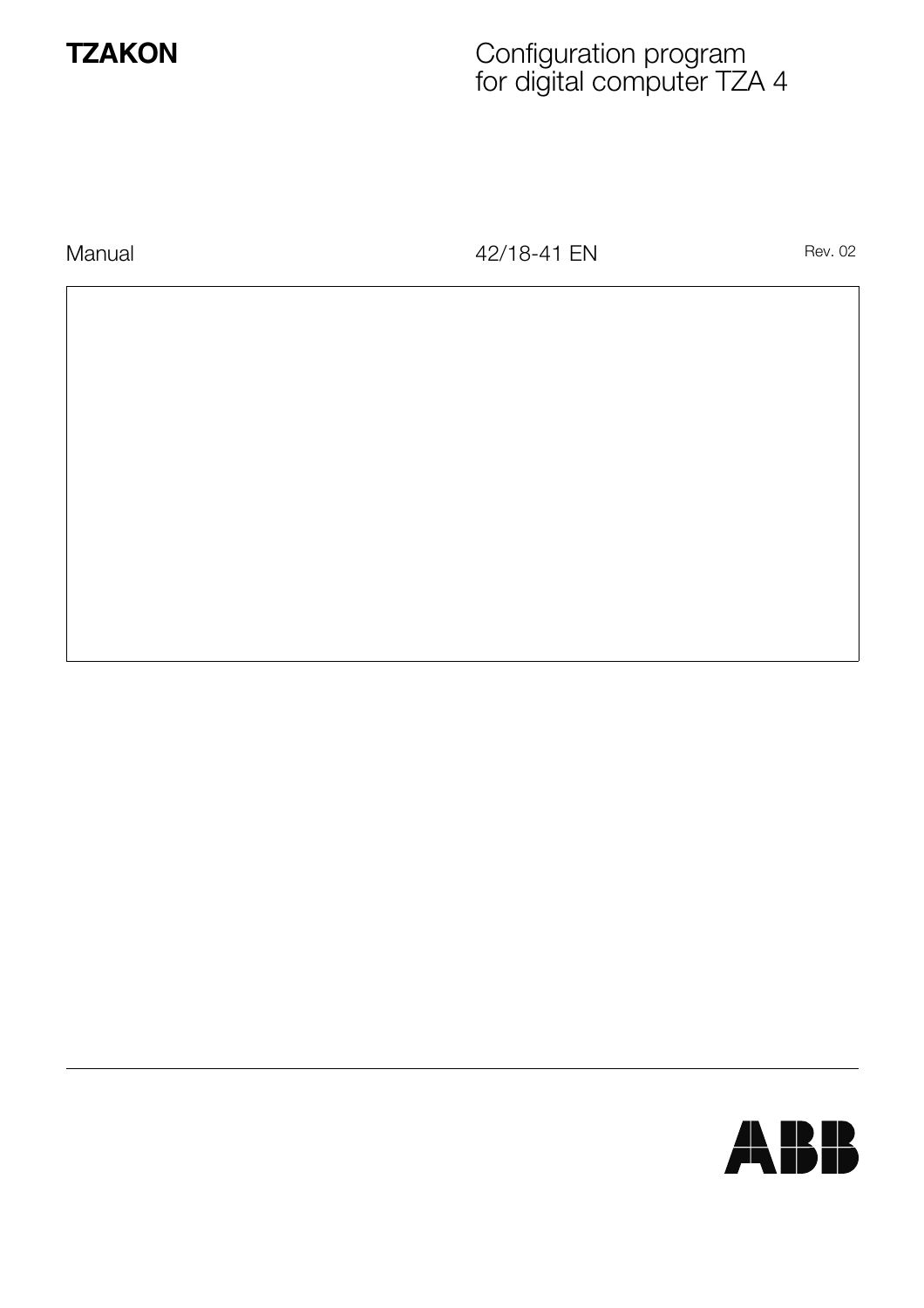# TZA 4 / TZAKON Configuration program TZAKON

# Bedienungsanleitung

Document No. 42/18-41 EN

Date of issue: 06.01<br>
Revision: 06 Revision:

# Manufacturer:

ABB Automation Products GmbH Borsigstrasse 2

D-63755 Alzenau

Phone: +49 (0) 60 23 92 - 0 Fax: +49 (0) 60 23 92 - 33 00

© Copyright 2001 by ABB Automation Products GmbH Subject to technical changes.

This technical documentation is protected by copyright. Translating, photocopying and diseminating it in any form whatsoever - even editings or excerpts thereof - especially as reprint, photomechanical or electronic reproduction or storage on data processing systems or networks is not allowed without the permission of the copyright owner and non-compliance will lead to both civil and criminal prosecution.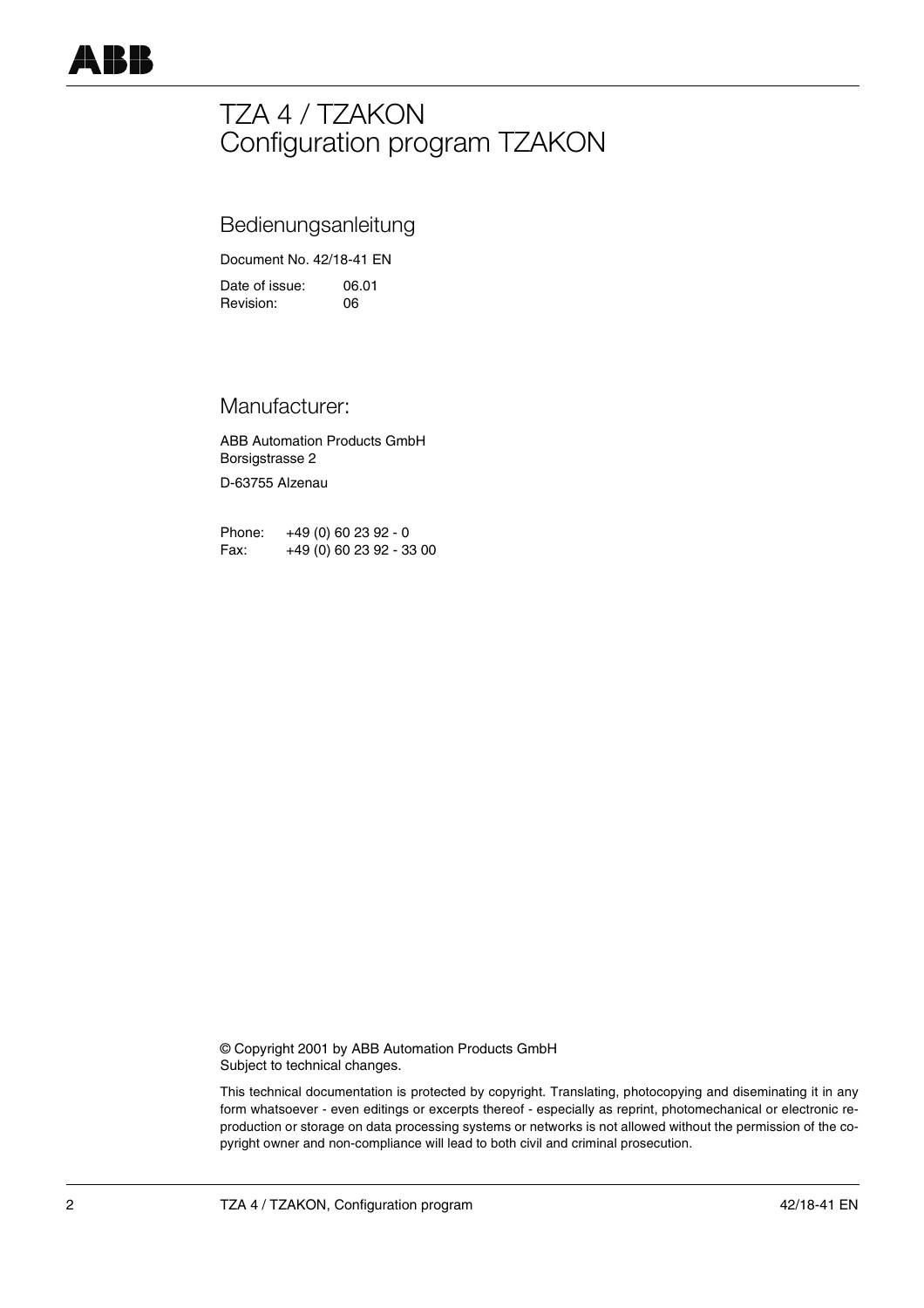# **1 Configuration program TZAKON**

#### **1.1 General description**

The configuration program TZAKON enables configuration, parameterization and programming of the TZA 4 digital computing unit.

TZAKON mayb e run on an IBM-compatible PC (AT or PS-2). It is menu-led and simple to use. Communication between the TZA 4 and the PC is via the serial interface of the PC (COM1 or COM2).

For operation, the TZA 4 is loaded with a BASIC program. A number of standard, parameterizable programs are available for various tasks (see the overview sheet in the Operating Manual 42/18-40-EN). Alternatively, the usermaywrite hisown basic programs with the aid of TZAKON and load these into the TZA 4.

Upon loading, programs and parameter files are deposited in the RAM of the TZA 4. The program can be started, tested and then copied to the BASIC EPROM (EPROM 2) and saved (burnt in) there. A number of programs and parameter files may be saved in EPROM 2. One of these programs is then chosen and entered in an AUTO start list. This list indicates the program which automatically starts after restoration of power or following a hardware reset.

The main functions of the configuration program TZAKON are:

- Selection of a P program and a parameter file from a program or file library
- Generation or modification of program-specific parameter files
- Generation of programs by the user
- Loading and saving of programs and files in the EPROM 2 of the TZA 4
- Read-out of all programs and parameter files stored in the TZA 4
- Providing information on the status of TZAKON and the TZA 4, as well as initialization of TZAKON.

TZAKON has three different types of program:





These programs are characterised as follows:

- They are standard list programs for various tasks (see also the overview sheet in the Operating Manual 42/18-40 EN)
- They are stored in the sub-directory TZAKON/PROGFILE
- They need program-specific parameter files (stored in the sub-directory TZAKON/DATFILE)
- They are grouped in program packages (max. 9 programs per package).

Each program package has a parameterization program, eg., P420-OOO.EXE. Parameterization programs are stored in the sub-directory TZAKON and enable the generation and validity checking of parameter files.

#### **b) # programs**





These programs are characterised as follows:

- They are either standard list programs for various tasks or customer-specific programs.
- They are stored in the sub-directory TZAKON/1352DIR
- They are uniform in their structure (see example in Section 7.3)
- They do not need a parameter file
- The measurementand signal ranges haveto bewritten in the program
- Scaling is carried out in the program
- They have the program name # xxx-yyy.B52 (where xxx resembles the number in the P program Pxxx-VOO.HEX and yyy = modification No.)
- $-$  They are saved under the file name  $#$  jmmttyy. B52. where
	- $y =$  last digit of the year
	- $mm =$  month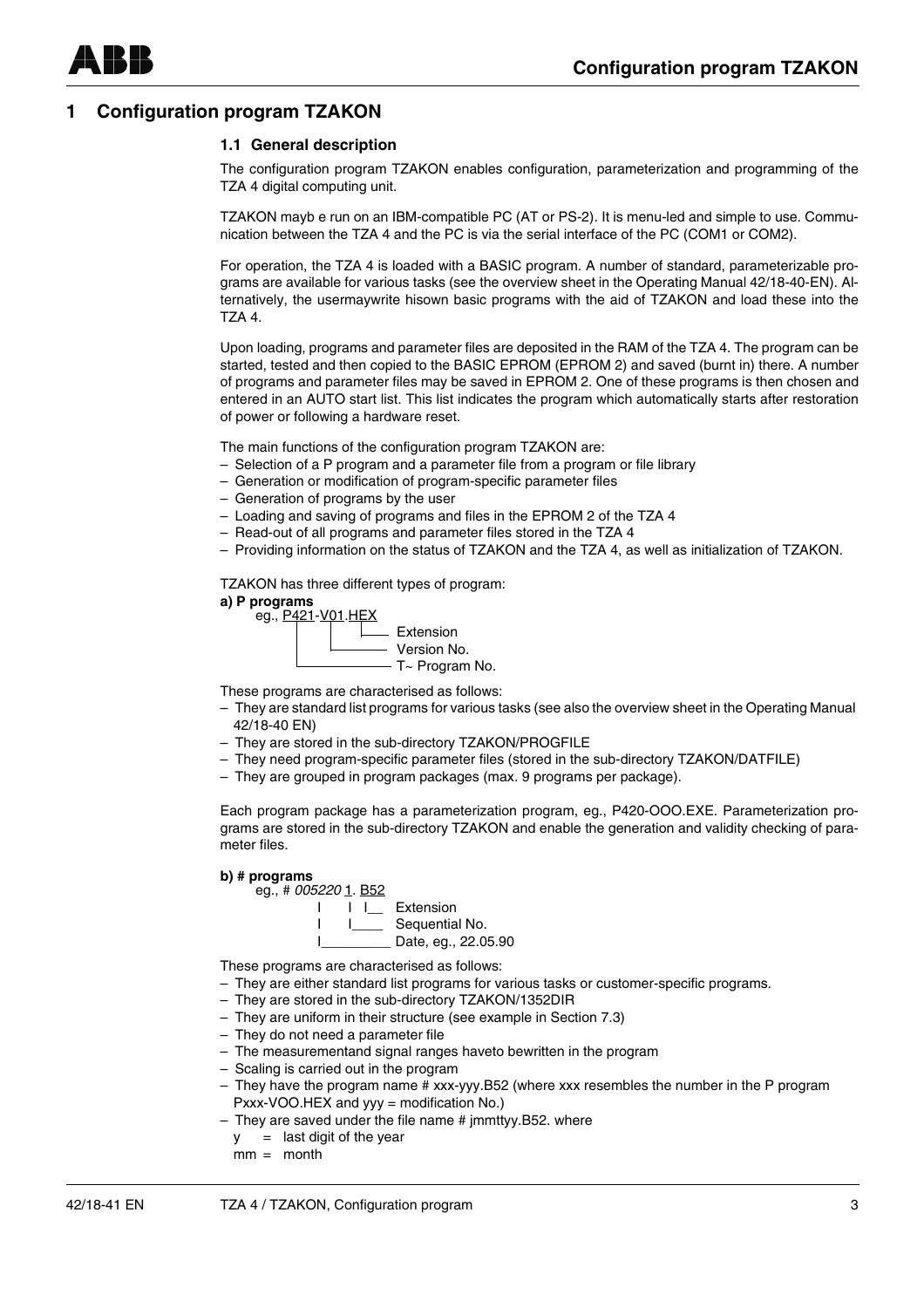$dd = day$ 

zz = sequential number of the day For example: 7 December 1992, fifth job - # 2120705.

#### **c) User programs**



- These programs are characterised as follows:
- They are BASIC 52 programs written by the users themselves (see Section 4)
- They are stored in the sub-directory TZAKON/1352DIR
- They do not have a uniform structure and, in contract to # programs, no caption data
- They do not require a parameter file
- They have an individual file name (max. 8 characters).

#### **1.2 Installing the configuration program TZAKON on a PC**

#### **1.2.1 PC requirements**

- IBM-compatible PC, AT, PS-2
- DOS version: DOS 2.1 or higher
- Storage capacity: ≥ 512 Kbytes
- Interface: RS-232 C
- Disc drive: ≥ 720 Kbytes

### **1.2.2 Installation**

The operator interface program TZAKON may be supplied as:

- TZAKON disc No. 3100925x, 5.25" 360 Kbytes
- TZAKON disc No. 3100970x, 3.5" 720 Kbytes

The standard TZA 4 programs (P programs) are supplied as program packages (divided into the various task areas) on separate discs. Two types of discs can be supplied:

- TZA 4 disc Nos. 3100944x ... 3100967x, 5.25", 360 Kbytes
- TZA 4 disc Nos. 3100971x ... 3100994x, 3.5", 720 Kbytes

The TZAKON disc has an installation program JNSTALL.EXE" on it which enables the entire operator interface TZAKON to be installed on the hard disc or a floppy.

Procedure:

- Insert TZAKON disc into the disc drive A or B
- Select relevant disc drive A" or,,B"
- Type INSTALL and press the ENTER key

The following menu will appear:

#### Options:

- 1. Install TZAKON and TZA 4 programs
- 2. Install TZAKON without TZA 4 programs
- 3. Install TZA 4 programs additionally
- 0 End

Enter  $\rightarrow \blacksquare$ 

If No. 1 is chosen, TZAKON will be installed together with the TZA 4 programs stored on the TZA 4-disks. If No. 2 is chosen, then only TZAKON will be installed.

If No. 3 is chosen, further TZA 4 programs will be added to TZAKON already installed on the hard disc or floppy.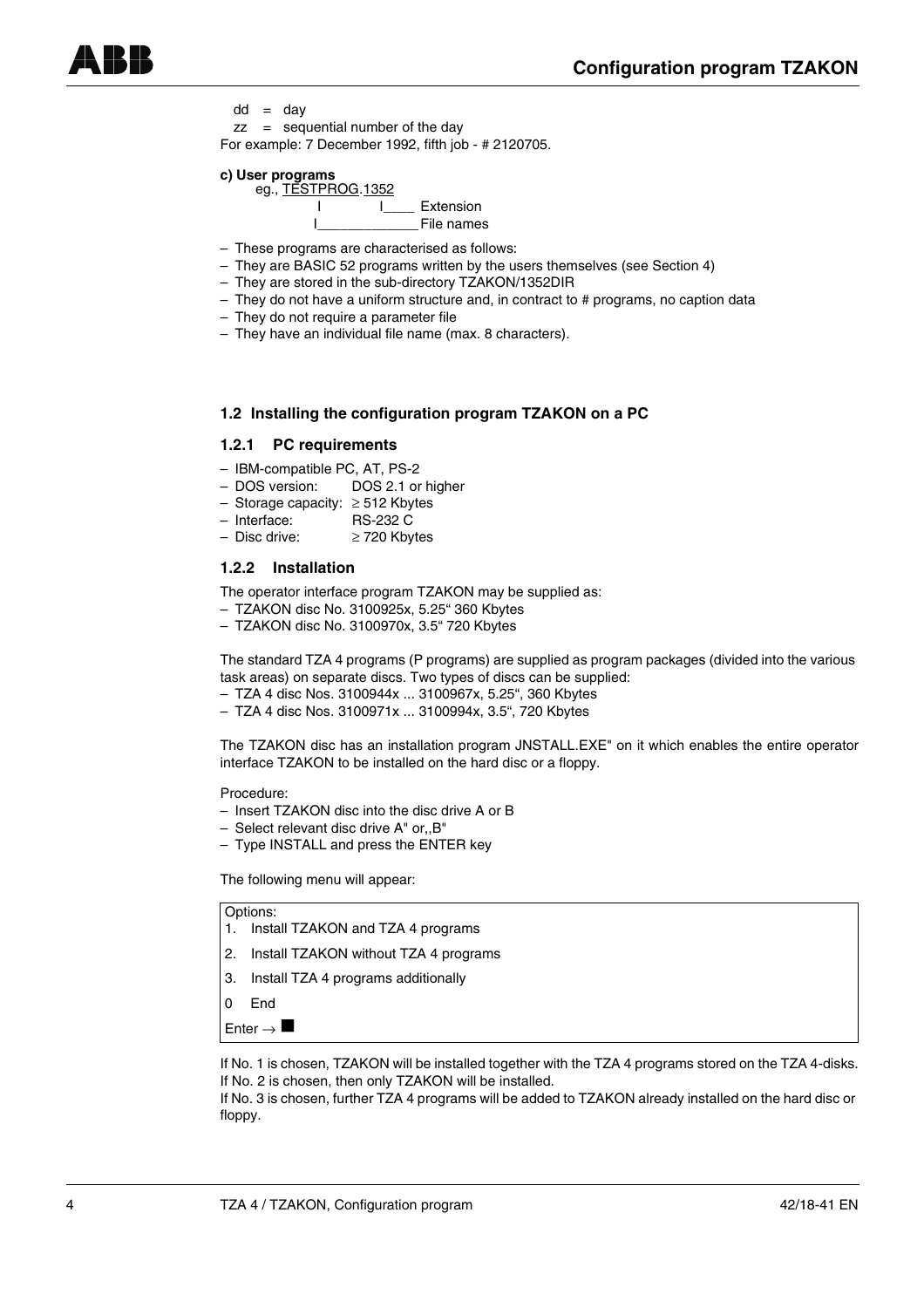The INSTALL program creates the following directory on the disk:

| Drive: | <b>ITZAKON</b> | <b>PROGFILE</b> |
|--------|----------------|-----------------|
|        |                | <b>DATFILE</b>  |
|        |                | <b>B52DIR</b>   |

The following are deposited in the directories: TZAKON:

- TZAKON. EXE (operator interface TZAKON INITDAT. DAT (initialization file for TZAKON)
- HELPDAT.HLP (help file for TZAKON)
- Pxxx-xxx. EXE (parameterization program for the programs)
- Pxxx-xxx. HLP (help files for parameterization programs)

PROGFILE:

– Pxxx-xxx. HEX (P programs)

DATFILE:

– xxxxxxxx.DAT (parameter files of the P programs) B52DIR

– xxxxxxx.B52 (#programs)

– xxxxxxxx.B52 (userprogram)

#### **1.3 TZAKON operating instructions**

Once installed, the PC switches to the directory: drive:\TZAKON.

- The TZAKON program is called up by keying inTZAKON and pressing the ENTER key.
- Press any key and the START MENU is displayed. All of the main functions of TZAKON can be called up from this menu.

| Selection                                                | Init / Info                             |                 |  |  |  |  |
|----------------------------------------------------------|-----------------------------------------|-----------------|--|--|--|--|
| Scope of tasks/ programs                                 |                                         |                 |  |  |  |  |
|                                                          | Parameter files according to order nos. |                 |  |  |  |  |
| Parameter files according to file nos.                   |                                         |                 |  |  |  |  |
| Parameter files according to manufacturing nos.          |                                         |                 |  |  |  |  |
| Programs/files from the TZA 4 directory                  |                                         |                 |  |  |  |  |
| Program creation/ terminal mode Info TZA 4 / Init TZAKON |                                         |                 |  |  |  |  |
| $\vert$ <fi> HELP</fi>                                   | <enter> OK?</enter>                     | $<$ F9 $>$ EXIT |  |  |  |  |

Bild 1-1 START MENU

Table 1 (Overview of TZAKON/TZA options) gives an overview of all TZAKON functions and the necessary ancillary data. For each function the relevant sections which describe that function in greater detail are given. The menu path stated in the sections shows the steps necessary to reach the described function.

Example: Selecting a program Menu path: → START MENU → SCOPE OF TASKS PROGRAMS

#### **1.4 TZAKON Function keys**

Special TZAKON functions have been assigned to some function keys (F1 ... F9) of the PC keyboard to facilitate easy use. These functions are in each case displayed in the bottom line of the screen.

| They have the following meanings: |                                                                                                                                                                                                               |
|-----------------------------------|---------------------------------------------------------------------------------------------------------------------------------------------------------------------------------------------------------------|
| <fl> HELP:</fl>                   | The Help text for the particular menu screen chosen or for the parameterization<br>program is displayed.<br>- PqUp: Help text scroll forwards<br>- PqUp: Help text scroll backwards<br>ESC:<br>Exit Help text |
| <f2> MENU:</f2>                   | User program menu appears                                                                                                                                                                                     |
| <f8> RETURN:</f8>                 | Return to previous screen                                                                                                                                                                                     |
|                                   |                                                                                                                                                                                                               |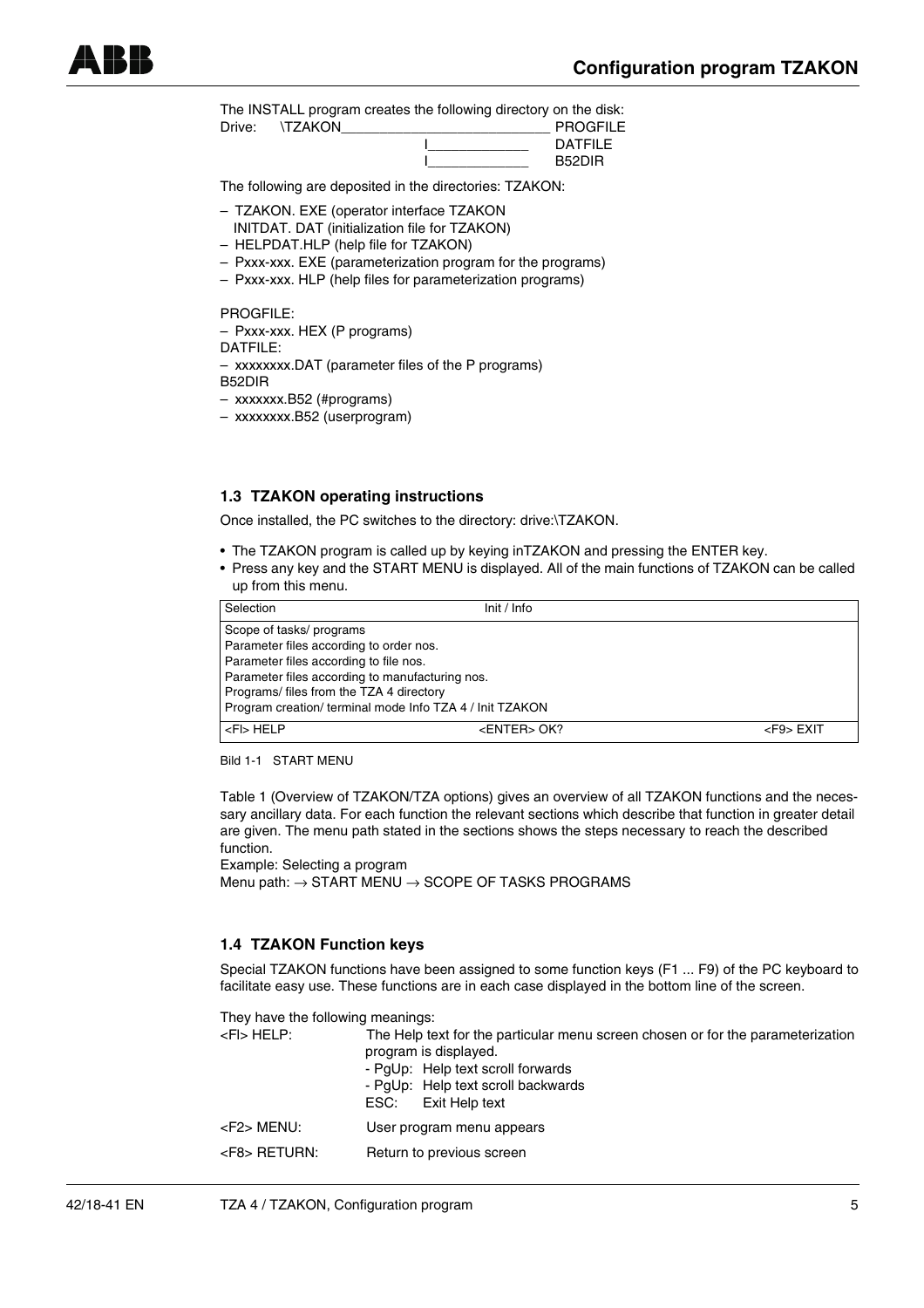### <F9> EXIT: Return to operating system

START MENU: Return to Start menu

FILE MENU: Return to File menu

<ENTER>OK? Chosen menu line/input value is confirmed (etc.)

|                                    | <b>Functions</b>                                 |                                                      |                                                     |                                                             |                                               |                                               |                                                       |                                             |                |                                               |                                   |
|------------------------------------|--------------------------------------------------|------------------------------------------------------|-----------------------------------------------------|-------------------------------------------------------------|-----------------------------------------------|-----------------------------------------------|-------------------------------------------------------|---------------------------------------------|----------------|-----------------------------------------------|-----------------------------------|
| Aids/<br>Operating<br>instructions | P programs<br>(Programs with<br>paramete files)  |                                                      | # programs<br>(Programs without<br>parameter files) |                                                             | User programs                                 |                                               |                                                       |                                             |                |                                               |                                   |
|                                    |                                                  |                                                      |                                                     |                                                             |                                               | PC editor                                     |                                                       |                                             |                |                                               |                                   |
|                                    | Load P<br>program<br>into TZA 4<br>Start<br>Save | Parameterize Read out<br>P program<br>Print out file | parameter<br>file from<br>TZA <sub>4</sub><br>Print | Load<br># program<br>into TZA 4<br>Start<br>Save<br>(Print) | Parameterize Read out<br># program<br>(Print) | current<br># program<br>from TZA 4<br>(Print) | Load user<br>program<br>into TZA 4<br>Save<br>(Print) | Generate<br>user program (Print)<br>(Print) | Modify user    | Read user<br>program<br>from TZA 4<br>(Print) | TZA 4<br><b>ON-LINE</b><br>editor |
| Hardware:                          |                                                  |                                                      |                                                     |                                                             |                                               |                                               |                                                       |                                             |                |                                               |                                   |
| TZA4                               | ves                                              | no                                                   | ves                                                 | yes                                                         | no                                            | yes                                           | yes                                                   | no/yes                                      | no/yes         | ves                                           | ves                               |
| <b>PC</b>                          | ves                                              | ves                                                  | ves                                                 | ves                                                         | ves                                           | yes                                           | ves                                                   | ves                                         | ves            | yes                                           | ves                               |
| Printer                            | no                                               | (yes)                                                | (yes)                                               | (yes)                                                       | (yes)                                         | (yes)                                         | (yes)                                                 | (yes)                                       | (yes)          | (yes)                                         | no                                |
| Software:                          |                                                  |                                                      |                                                     |                                                             |                                               |                                               |                                                       |                                             |                |                                               |                                   |
| <b>TZAKON.EXE</b>                  | ves                                              | ves                                                  | ves                                                 | ves                                                         | ves                                           | yes                                           | ves                                                   | ves                                         | ves            | ves                                           | ves                               |
| P programs                         | ves                                              | ves                                                  | yes                                                 | no                                                          | no                                            | no                                            | no                                                    | no                                          | no             | no                                            | no                                |
| <b>Parameter files</b>             | ves                                              | ves                                                  | no                                                  | no                                                          | no                                            | no                                            | no                                                    | no                                          | no             | no                                            | no                                |
| # programs                         | lno                                              | no                                                   | no                                                  | ves                                                         | ves                                           | no                                            | no                                                    | no                                          | no             | no                                            | no                                |
| USER programs no                   |                                                  | no                                                   | no                                                  | no                                                          | no                                            | no                                            | ves                                                   | no                                          | yes            | no                                            | no                                |
| <b>TZAKON/TZA 4</b>                |                                                  |                                                      |                                                     |                                                             |                                               |                                               |                                                       |                                             |                |                                               |                                   |
| Initialization                     | yes                                              | yes                                                  | ves                                                 | yes                                                         | yes                                           | yes                                           | yes                                                   | yes                                         | yes            | yes                                           | yes                               |
| Procedure                          | 2.2.1                                            | 2.2.1                                                | 2.3.1                                               | 3.2.1                                                       | 3.2.1                                         | 3.2.2                                         | 3.2.2                                                 | 3.2.2                                       | 3.2.2          | 3.2.2                                         | 3.2.2                             |
| See Sections:                      | 2.2.2<br>or                                      | 2.2.2                                                | 2.2.4                                               | or<br>3.2.2                                                 | or<br>3.2.2                                   | 3.2.9                                         | 3.2.6<br>3.2.7                                        | 4.2.1                                       | 3.2.6          | 3.2.9                                         | 4.3.1                             |
|                                    | 2.2.3                                            | or<br>2.2.3                                          | 2.2.5                                               | 3.2.6                                                       | 3.2.6                                         | 3.2.3<br>(3.2.12)                             | (3.2.8)                                               | 3.2.5<br>(3.2.7)                            | 3.2.3<br>3.2.5 | (3.2.12)                                      |                                   |
|                                    | 2.2.6                                            | 2.2.4                                                |                                                     | 3.2.7                                                       | 3.2.3                                         |                                               | 3.2.10                                                | (3.2.8)                                     | (3.2.7)        |                                               |                                   |
|                                    | (2.2.7)                                          | 2.2.5                                                |                                                     | (3.2.8)                                                     | 3.2.5                                         |                                               | (3.2.11)                                              | (3.2.12)                                    | (3.2.8)        |                                               |                                   |
|                                    | 2.2.8                                            |                                                      |                                                     | 3.2.10                                                      | (3.2.12)                                      |                                               | (3.2.12)                                              |                                             | (3.2.12)       |                                               |                                   |
|                                    | (2.2.9)                                          |                                                      |                                                     | (3.2.11)<br>(3.2.12)                                        |                                               |                                               |                                                       |                                             |                |                                               |                                   |

Tabelle 2-1 TZAKON/TZA 4 action overview

#### **1.5 Information data TZA 4**

## **1.5.1 Initialization of TZAKON**

Menu path: → START MENU → Info TZA 4/Init TZAKON

Selection Init / Info

Free program memory in TZA 4 Blank check of EPROM program memory in TZA 4 Selection of the serial COM interface of the PC Defining of printer Set date/time of TZA 4 to date/time of PC Print TZAKON HELP text

<Fl> HELP <ENTER> OK? <F8>RETURN<F9> FILE MENU

Bild 1-1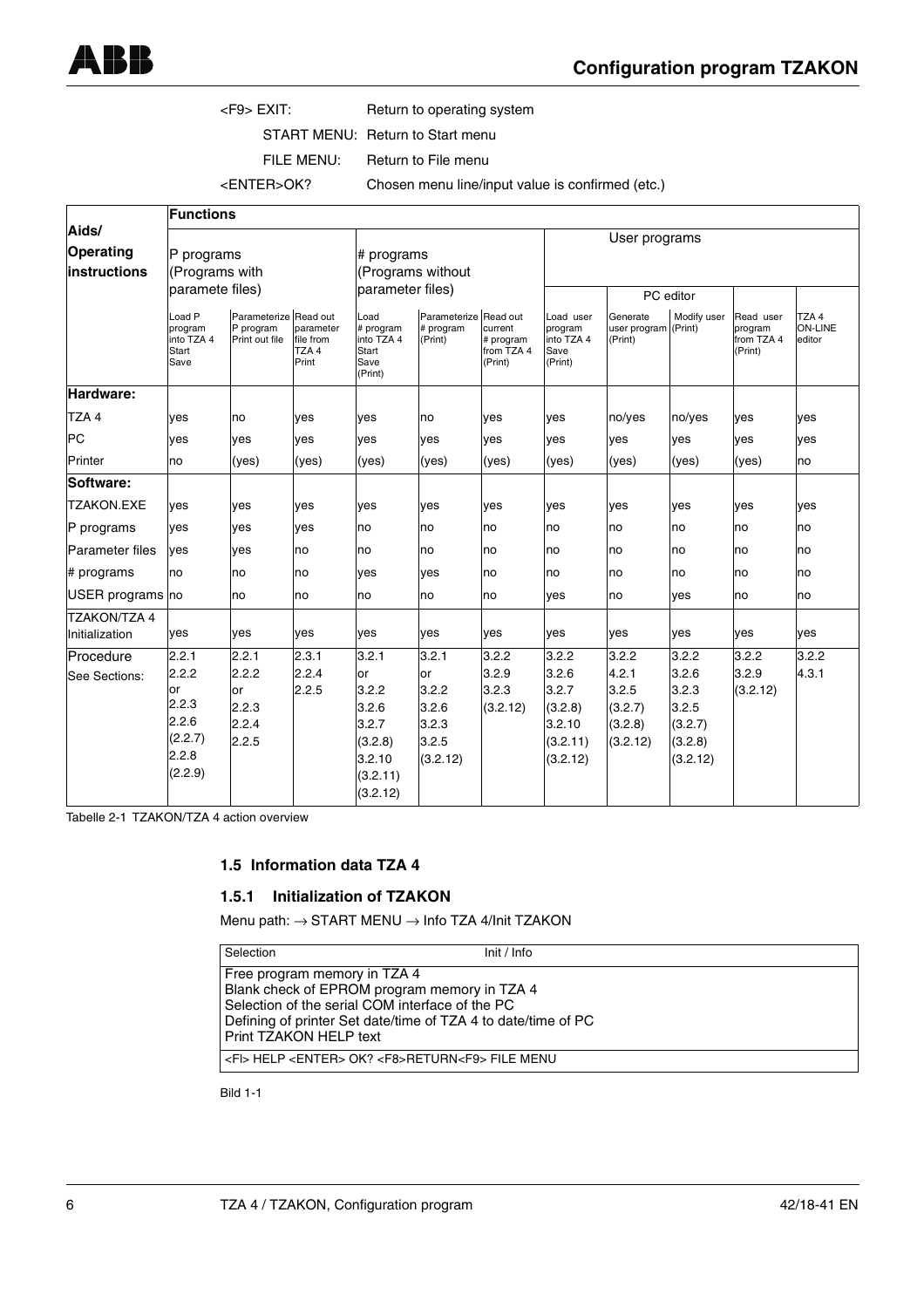## **1.5.2 Reading out TZA 4 identification data**

Menu path: → START MENU → Info TZA 4/Init TZAKON

The following are read out from the TZA 4 and displayed:

- Apparatus designation
- Serial number of the TZA 4
- Date of manufacture of the TZA 4
- Reference number of the operating system EPROM
- Version number of the operating system EPROMs

#### **1.5.3 Free program memory in the TZA 4**

Menu path: → START MENU→ Info TZA 4/Init TZAKON

| Display of free program memory in the TZA 4 EPROM 2                                 |                 |                          |  |  |
|-------------------------------------------------------------------------------------|-----------------|--------------------------|--|--|
| Free EPROM 2 memory for program/files<br>Free EPROM 2 memory for Auto-Start entries |                 | 23690 bytes<br>808 bytes |  |  |
| $<$ FI $>$ HELP                                                                     | <f8>RETURN</f8> | <f9> START MENU</f9>     |  |  |

Bild 1-1

The following are displayed:

– Remaining free memory for programs and parameter files

– Remaining free memory for entries to the Auto-Start list in EPROM 2 of the TZA 4

The available memory is given in bytes.

The following space is required:

For each entry in the Autostart list: 2 bytes

When saving a program  $+$  file: x bytes

(x is dependent on the program and the file length; approximate value 2 kbytes).

#### **1.5.4 Blank check of program memory EPROM 2 in TZA 4**

Menu path: → START MENU → Info TZA 4/Init TZAKON

A blank check of the new EPROM is imperative following change.

Pre-condition:

- The new EPROM 2 must be completely blank before the first program can be "burnt in".
- Only EPROMs of type 27C256 and 12 V operating voltage and an access time of ≤ 200 ns may be used.

#### **1.5.5 Choosing the serial COM interface of the PC**

Menu path: → START MENU → Info TZA 4/Init TZAKON

| Display 2                   | Serial COM interface                             |                      |
|-----------------------------|--------------------------------------------------|----------------------|
|                             | Serial interface COM1**<br>Serial interface COM2 |                      |
| $\mathsf{l}$ <fi> HELP</fi> | <f8>RETURN</f8>                                  | <f9> START MENU</f9> |

Bild 1-1

Either the COM1 or COM2 serial PC interface may be chosen. The interface designated \*\* is the chosen one. The number of the chosen interface is stored in INIT.DAT (see Section 1.2).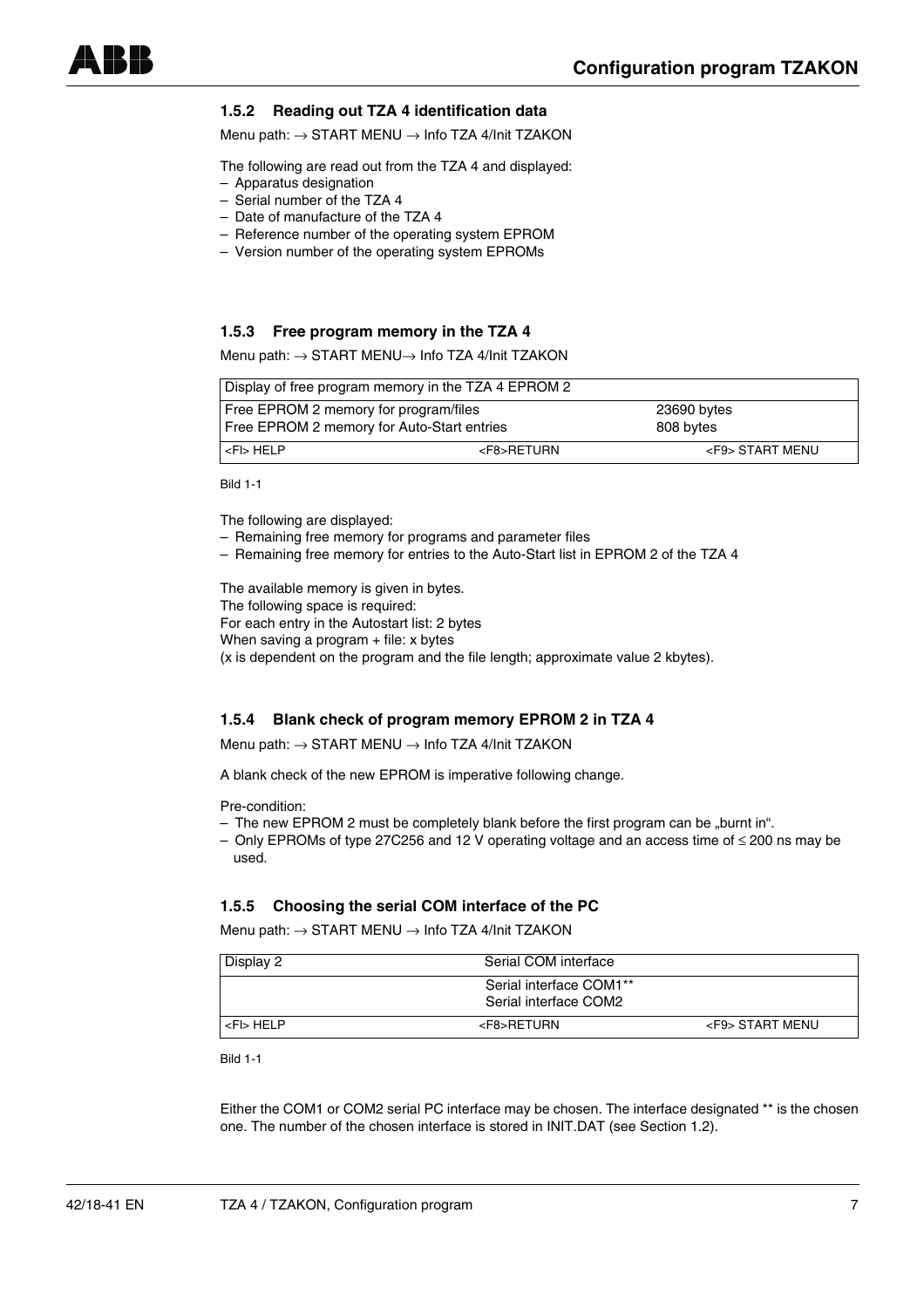## **1.5.6 Setting the printer**

Menu path: → START MENU → Info TZA 4/Init TZAKON

Either 68 or72 lines perpage may be selected for the print-out. The number with \*\* is the chosen one. The number chosen is stored in INIT.DAT.

#### **1.5.7 Setting the TZA 4 date/time to correspond to that of the PC**

Menu path: → START MENU → Info TZA 4/lnit TZAKON

The real-time clock in the TZA 4 is synchronized with the PC clock. If necessary, check the PC clock in DOS and correct it.

DOS command: DATE - Date

TIME -Clock time



#### **CAUTION!**

In the event of powerfailure the TZA 4 clockwill stop. It will start again upon restoration of power and restart of a program with DATE-TIME (1).

#### **1.5.8 Printing the TZAKON Help text**

Menu path: → START MENU → Info TZA 4/Init TZAKON

The entire TZAKON Help text is output to the printer (approx. 20 pages DIN A4).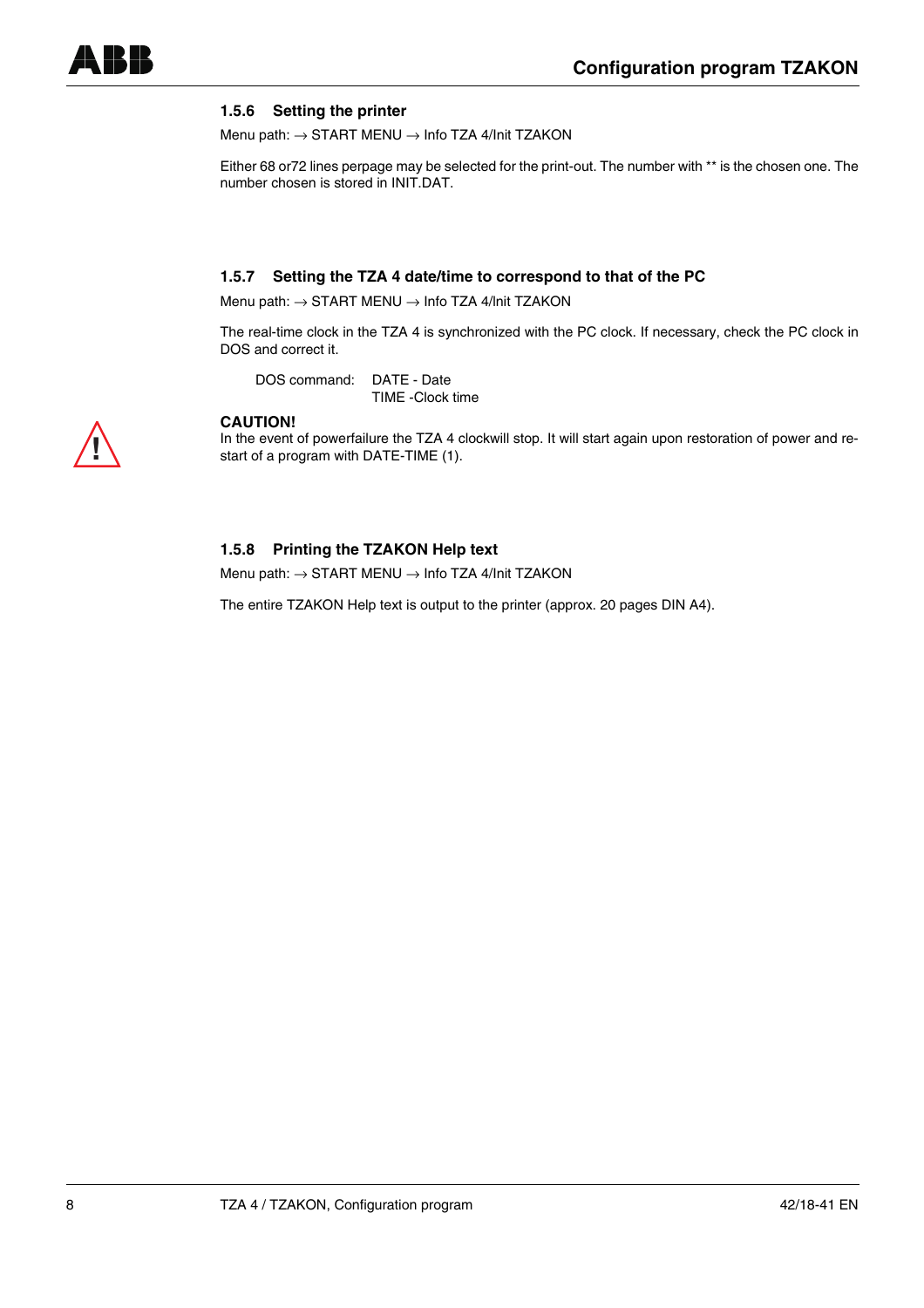# **Guarantee and liability**

In accordance with the state of the art, despite intensive testing, errors in the software cannot be ruled out.

A demonstrable program error notfied in writing by the purchaser to ABB will be corrected free of charge by ABB within reasonable time.

If despite repeated efforts ABB do not succeed in this, and if the purchaser therefore cannot use the program, by waiving all other claims he can assert the right to reduction of payment or the right to cancellation of sale.

The guarantee is valid for 6 months from the time of delivery. ABB accept no guarantee for correct storage of the date on diskette and accept no liability for damage arising from faulty diskettes.

Claims for damages on the part of the purchaser of any kind whatsoever, in particular to compensation for consequential damages such as in the even of loss of data or profit, claims arising from subsequent impossibility of performance, positive breach of contract, nonperformance and tort, are debarred. This disclaimer of liability does not apply in the event of intention or gross negligence on the part of lawful representatives or executive employees.

# **Conditions of use of the programs**

The programs are supplied under the following conditions:

- 1. The programs including any copies made by the customer may only be used on one computer.
- 2. The programs supplied may only be duplicated in machinereadable or printed form if the purpose of the copy is to protect the programs against loss. The copyright text included in the programs may not be removed either from the original diskette or from copies.
- 3. Modification and use extending beyond the envisaged scope is not permitted without express permission from ABB.
- 4. The purchaser may transfer the utilization rights to third parties provided explicit reference is made to ABB's conditions of supply.

Transfer to third parties cancels all utilization rights of the seller. Copies that are not sold at the same time must be destroyed.